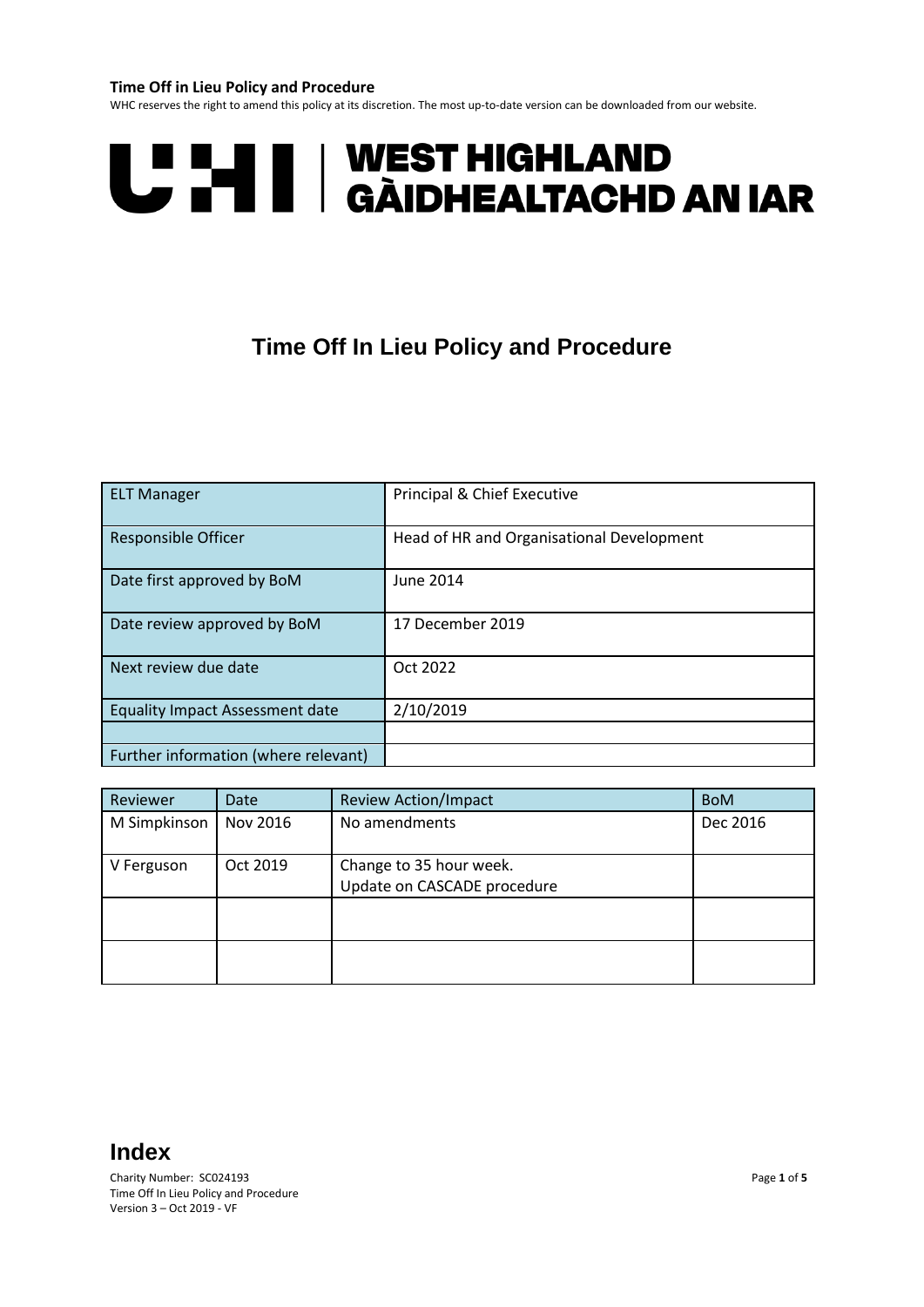WHC reserves the right to amend this policy at its discretion. The most up-to-date version can be downloaded from the HR section of our website

| Item                                                                               | Page No |
|------------------------------------------------------------------------------------|---------|
| Purpose                                                                            | 3       |
| Scope                                                                              | 3       |
| Policy                                                                             | 3       |
| Key definitions                                                                    | 3       |
| <b>Contractual Hours</b>                                                           | 3       |
| <b>Scheme Rules</b>                                                                | 4       |
| Additional Hours which may qualify for TOIL                                        | 4       |
| <b>Exceptions</b>                                                                  | 5       |
| <b>Linked Policies</b>                                                             | 5       |
| Procedure to be followed when managing TOIL                                        |         |
| Roles & responsibilities<br>-                                                      | 6       |
| How to enter and request to take TOIL leave on Cascade<br>$\overline{\phantom{a}}$ | 6       |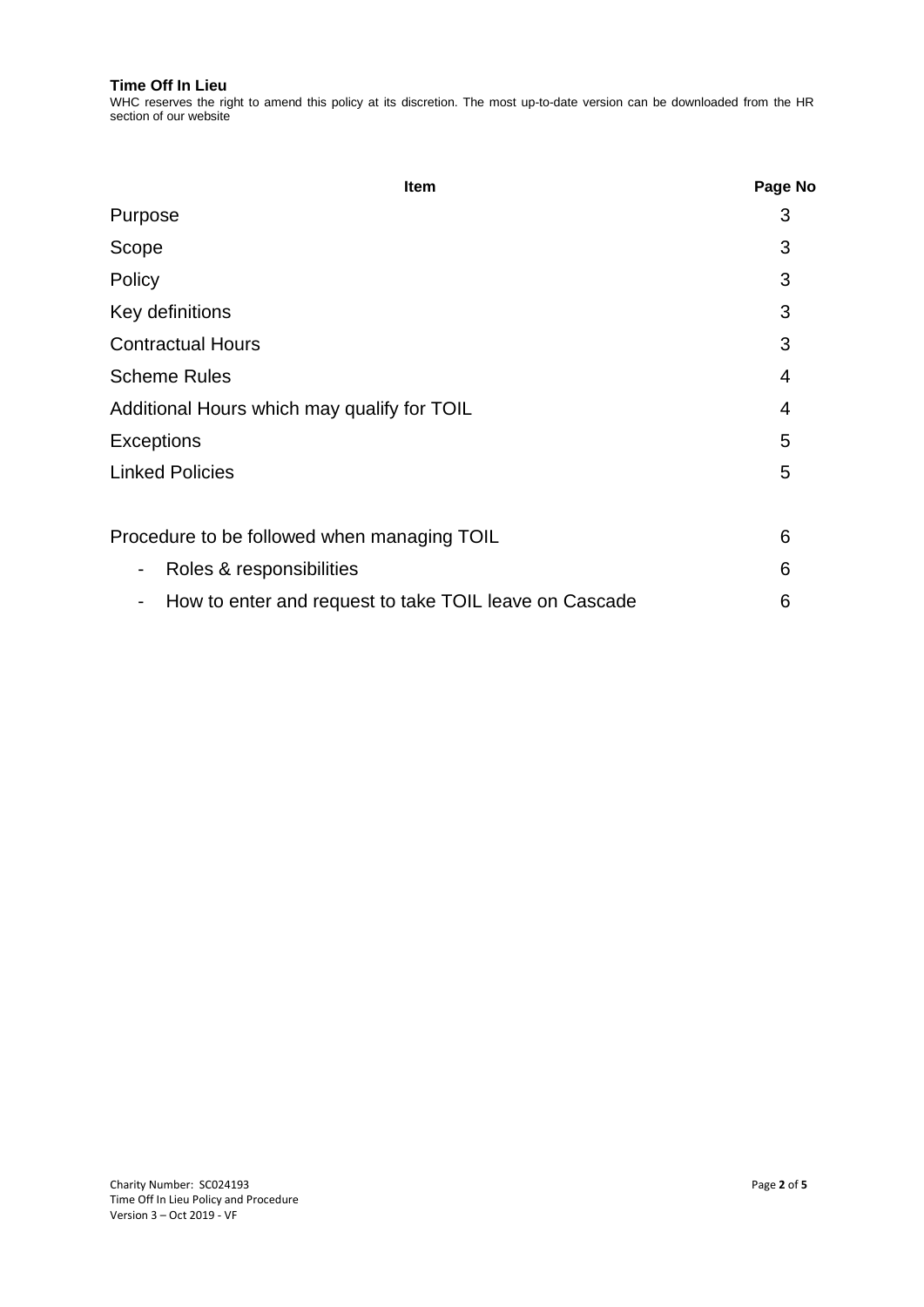WHC reserves the right to amend this policy at its discretion. The most up-to-date version can be downloaded from the HR section of our website

### **1.Purpose**

West Highland College UHI recognises that a flexible approach to the arrangement of working hours supports operational efficiency whilst ensuring personal circumstances of employees are taken in to account. However, the College also acknowledges its duty to protect the health and safety of its staff by ensuring that they do not work excessive hours and that any additional hours are agreed in advance and monitored carefully.

This policy outlines the provisions available under this scheme and conditions of their use.

## **2.Scope**

This policy applies to all West Highland College UHI employees irrespective of length of service except where the contract of employment requires otherwise e.g. Senior Managers.

## **3.Policy**

The aims of the policy are to:

- Support employees and managers to achieve a balance between work life and service delivery;
- Set out the obligations on managers and employees;

# **4.Key definitions**

### **Contractual hours**

These are the weekly hours that are specified in an employee's contract and which must be worked prior to any TOIL being accumulated.

### **A day's annual leave**

For calculation purposes, a full day's annual leave for full-time staff will count as one fifth of the 35 hour working week. For part time staff a day will be calculated on a pro-rata basis or according to their actual normal daily working hours as appropriate.

### **TOIL**

This is time off in lieu for preapproved work undertaken in excess of the normal contractual working hours. It does not apply to lunch periods. Managers must ensure that staff have an appropriate lunch break each day. If lunchtime meetings are necessary then staff should be allowed to take a break either before or after the meeting, to ensure compliance with Working Time Regulations.

# **5.Contractual Hours**

Standard full time working hours are 35 hours per week for salary calculation purposes. Part time staff are paid at a pro rata rate to 35 hours per week. The over-riding consideration in determining the arrangement for working additional hours is the need to provide effective, responsive and flexible services which meet our customer needs.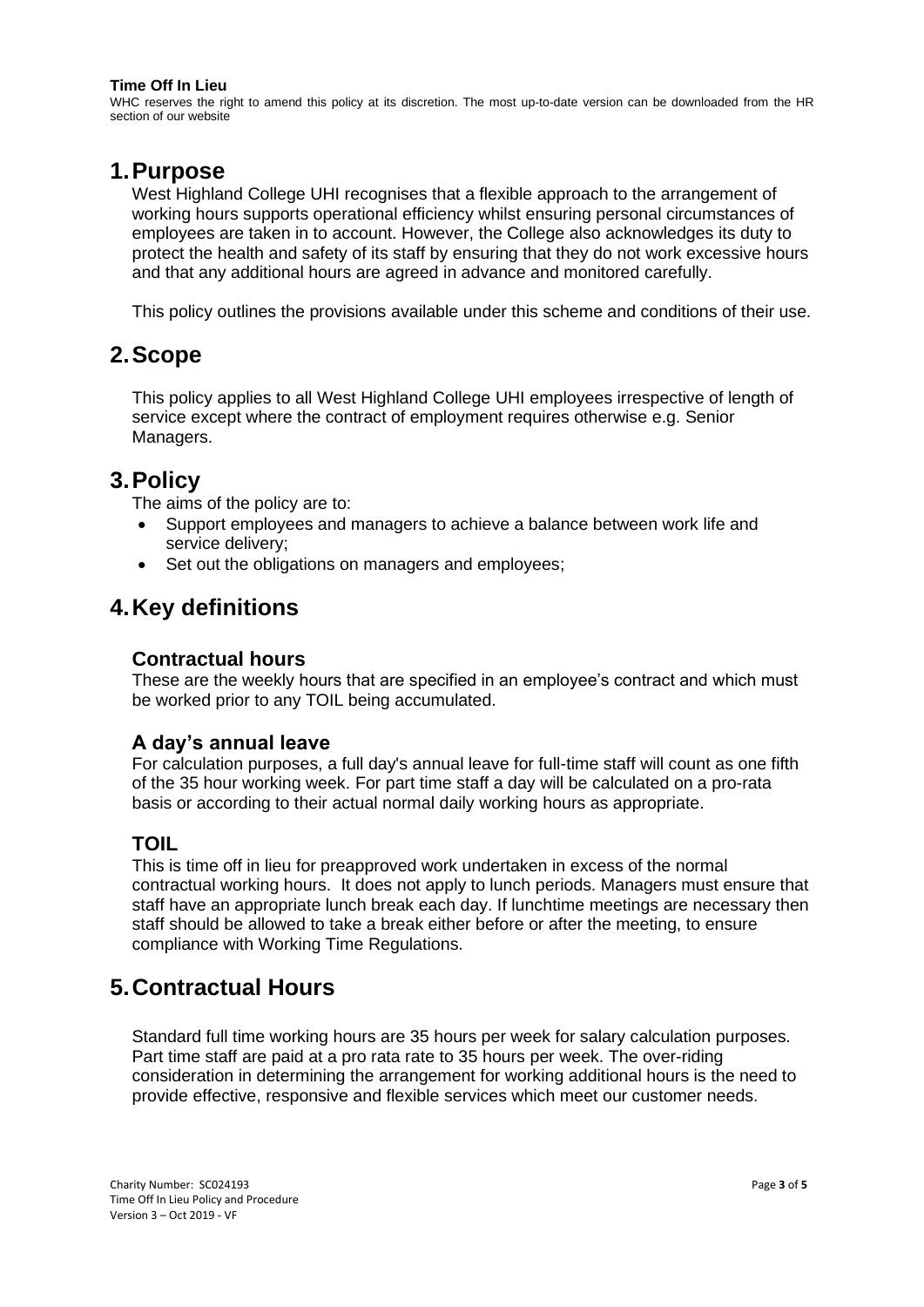WHC reserves the right to amend this policy at its discretion. The most up-to-date version can be downloaded from the HR section of our website

## **6. Scheme rules**

- TOIL may be accrued for additional hours worked between 7am and 10pm, seven days a week.
- Working hours are normally between 9am and 5pm which allows for up to an hour for lunch. Any working hours differing from this, including hours for part time staff, should be agreed with the employee's line manager.
- Time off accumulated through TOIL arrangements must be equal to time actually worked
- TOIL may only be accrued after contractual hours have been worked and should be taken as soon as practicably possible after it has been accrued. If this is not possible it must be taken within 6 months of accrual.
- TOIL must be accumulated within a plan agreed with the line manager. Any additional hours worked must be agreed in advance. If this agreement is not in place, then the additional hours will not qualify for the accrual of TOIL and will be lost.
- When an employee identifies additional hours which might justify TOIL, they should raise this with their Line Manager.
- A maximum of 35 hours of TOIL per leave year may be taken (based on standard fulltime working – pro rata for part time staff). Therefore, employees should not normally be more than 35 hours 'in credit' at any time, unless exceptional circumstances apply and prior agreement to exceed this figure has been obtained from their manager.
- When an employee wishes to take approved TOIL this has to be agreed with the relevant manager at least one week in advance wherever practicable.
- Additional hours worked cannot be carried over in to the next annual leave year.
- Employees are required to enter accurate records of additional hours worked onto Cascade. Managers are responsible for maintaining suitable monitoring arrangements.
- Managers must review TOIL hours on a monthly basis to ensure that the limits outlined above are not exceeded.
- Accrual of TOIL must not result in an employee working more than an average of 48hrs per week over a 17 week period

# **7. Additional Hours which may qualify for TOIL**

Below is a list of examples of additional hours worked which may qualify for TOIL. Please note that this list is not exhaustive.